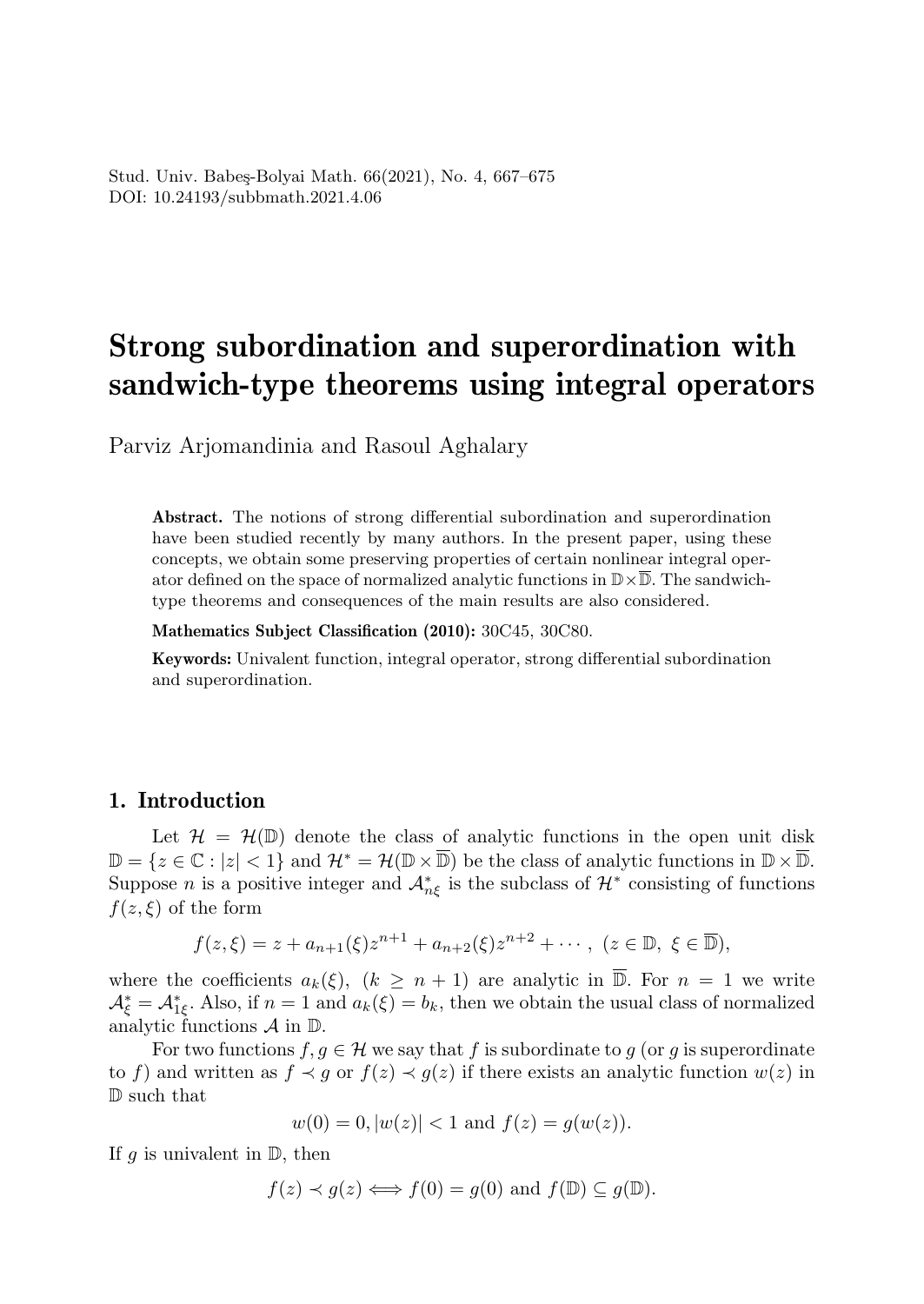Let  $f(z,\xi)$  and  $g(z,\xi)$  be analytic in  $\mathbb{D} \times \overline{\mathbb{D}}$ . The function  $f(z,\xi)$  is said to be strongly subordinate to  $g(z,\xi)$  (or  $g(z,\xi)$  is strongly superordinate to  $f(z,\xi)$ ) if there exists an analytic function  $w(z)$  in D with  $w(0) = 0$  and  $|w(z)| < 1$  such that  $f(z,\xi) = g(w(z),\xi)$  for all  $\xi \in \overline{\mathbb{D}}$ , (see [10]). In such a case we write

$$
f(z,\xi) \prec \prec g(z,\xi), \ (z \in \mathbb{D}, \xi \in \overline{\mathbb{D}}).
$$

If  $q(z,\xi)$ , as a function of z, is univalent in  $\mathbb D$  for all  $\xi \in \overline{\mathbb D}$ , then

$$
f(z,\xi) \prec \prec g(z,\xi) \Longleftrightarrow f(0,\xi) = g(0,\xi), \xi \in \overline{\mathbb{D}}
$$
 and  $f(\mathbb{D} \times \overline{\mathbb{D}}) \subseteq g(\mathbb{D} \times \overline{\mathbb{D}}).$ 

When  $f(z,\xi) \equiv f(z)$  and  $g(z,\xi) \equiv g(z)$ , the strong subordination becomes the usual notion of subordination.

The function  $L : \mathbb{D} \times [0, +\infty) \times \overline{\mathbb{D}} \to \mathbb{C}$  is a subordination (or Loewner) chain if  $L(z, t; \xi)$ , as a function of z, is analytic and univalent in  $\mathbb{D}$  for all  $t \geq 0, \xi \in \overline{\mathbb{D}}$ and is continuously differentiable function of t on  $[0, +\infty)$  for all  $z \in \mathbb{D}$ ,  $\xi \in \overline{\mathbb{D}}$  and  $L(z, t_1; \xi) \prec L(z, t_2; \xi)$  when  $0 \le t_1 \le t_2$ , (see [7]).

Suppose that  $f(z,\xi), F(z,\xi) \in \mathcal{A}_{n\xi}^*$ ,  $f(z,\xi) \neq 0$  and  $F(z,\xi)F'(z,\xi) \neq 0$  for all  $z \in \mathbb{D} \setminus \{0\}$  and  $\xi \in \overline{\mathbb{D}}$  with  $F'(z,\xi) = \frac{\partial F(z,\xi)}{\partial z}$ . We introduce the integral operator  $I_{F,\beta}^* : \mathcal{A}_{n\xi}^* \to \mathcal{A}_{n\xi}^*$  as follows:

$$
I_{F,\beta}^*(f)(z,\xi) = \left(\beta \int_0^z f^\beta(t,\xi) \frac{F'(t,\xi)}{F(t,\xi)} dt\right)^{1/\beta}, (z \in \mathbb{D}, \xi \in \overline{\mathbb{D}}, Re\beta > 0). \tag{1.1}
$$

Note that all powers in (1.1) are principal ones. When  $f(z,\xi) \equiv f(z)$  and  $F(z,\xi) \equiv F(z)$  the integral operator (1.1) becomes

$$
I_{F,\beta}(f)(z) = \left(\beta \int_0^z f^{\beta}(t) \frac{F'(t)}{F(t)} dt\right)^{1/\beta}
$$

which has been studied by Bulboaca [2].

The notions of strong subordination and superordination have been used by many authors (see, for example  $[1, 6, 8, 10]$ ). Motivated by the recent works in the literature (see  $(2, 3, 4, 11)$ ), in the present investigation we obtain some strong subordination and superordination preserving properties for the integral operator  $I_{F,\beta}^*$ defined by (1.1) with the sandwich-type theorems. Applications of the main results are also mentioned.

To prove our main results we shall need the following lemmas.

**Lemma 1.1.** ([8]) Let  $p(z,\xi)$  be analytic in  $\overline{\mathbb{D}} \times \overline{\mathbb{D}}$  and, as a function of z, univalent in  $\overline{\mathbb{D}}$  for all  $\xi \in \overline{\mathbb{D}}$  with  $p(0,\xi) = a$ , and let

$$
q(z,\xi) = a + a_n(\xi)z^n + a_{n+1}(\xi)z^{n+1} + \dots \in \mathcal{H}^*
$$

with  $n \geq 1$  and  $q(z,\xi) \neq a$ . If  $q(z,\xi)$  is not strongly subordinate to  $p(z,\xi)$  then there exist points  $z_0 = r_0 e^{i\theta_0} \in \mathbb{D}$ ,  $\xi_0 \in \partial \mathbb{D}$  and an  $m \geq n \geq 1$  such that

$$
q(z_0,\xi) = p(\xi_0,\xi), z_0 q'(z_0,\xi) = m\xi_0 p'(\xi_0,\xi), \ \xi \in \overline{\mathbb{D}}
$$

and  $q(\mathbb{D}_{r_0} \times \overline{\mathbb{D}_{r_0}}) \subseteq p(\mathbb{D} \times \overline{\mathbb{D}})$  where  $\mathbb{D}_{r_0} = \{z \in \mathbb{C} : |z| < r_0\}.$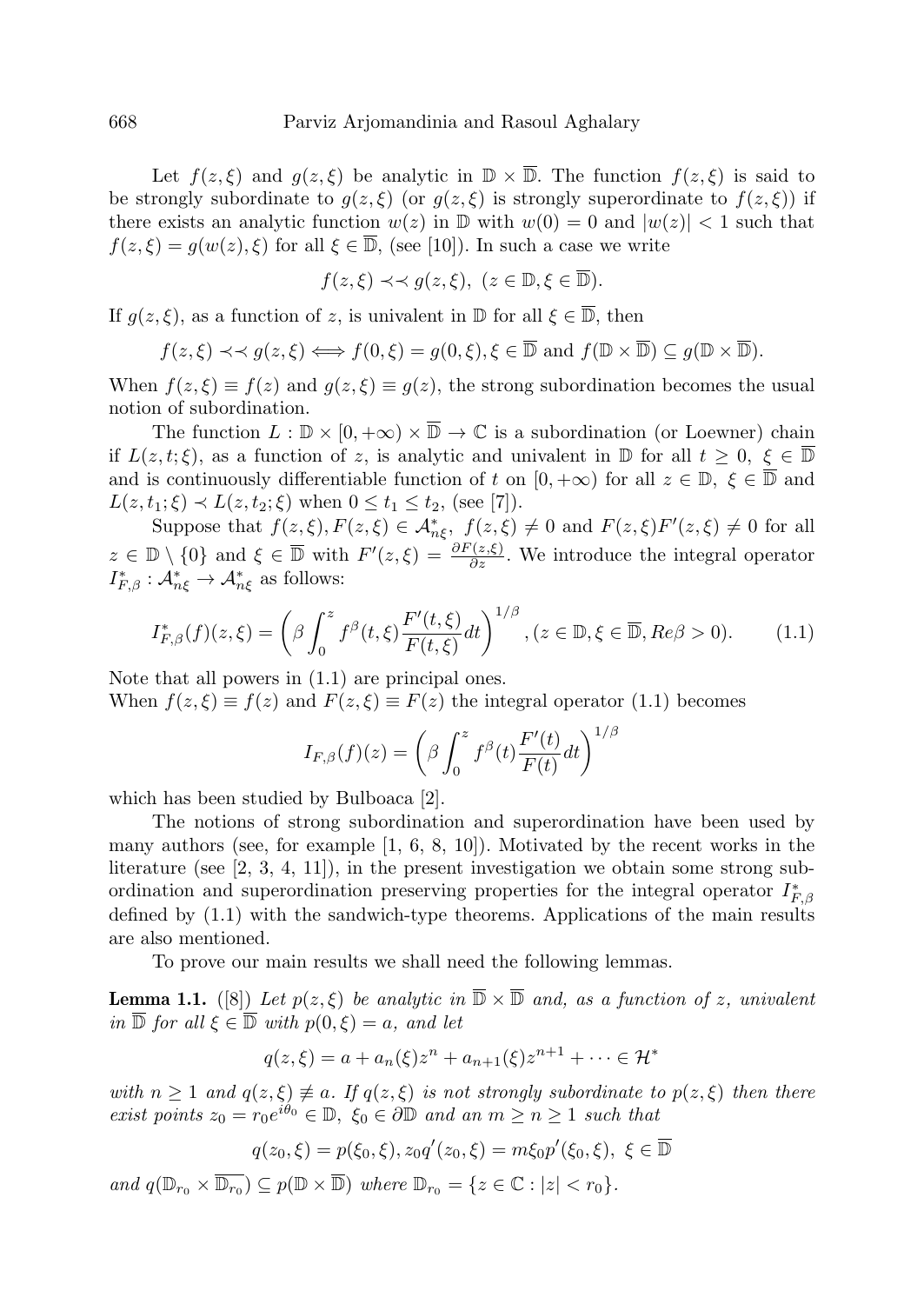**Lemma 1.2.** ([8]) Let  $h(z,\xi)$  be analytic in  $\mathbb{D} \times \overline{\mathbb{D}}$ ,

 $q(z,\xi) = a + a_n(\xi)z^n + a_{n+1}(\xi)z^{n+1} + \cdots \in \mathcal{H}^*, \ (z \in \mathbb{D}, \xi \in \overline{\mathbb{D}}, n \in \mathbb{N})$ 

and  $\psi : \mathbb{C}^2 \times \overline{\mathbb{D}} \times \overline{\mathbb{D}} \longrightarrow \mathbb{C}$ . Suppose that

$$
\psi(q(z,\xi),tzq'(z,\xi);\zeta,\xi)\in h(\mathbb{D}\times\overline{\mathbb{D}})
$$

for  $z \in \mathbb{D}$ ,  $\zeta \in \partial \mathbb{D}$ ,  $\xi \in \overline{\mathbb{D}}$  and  $0 < t \leq \frac{1}{n} \leq 1$ . If  $p(z, \xi)$  is analytic in  $\overline{\mathbb{D}} \times \overline{\mathbb{D}}$  and univalent in  $\overline{\mathbb{D}}$  for all  $\xi \in \overline{\mathbb{D}}$ ,  $p(0,\xi) = a$  and  $\psi(p(z,\xi), zp'(z,\xi); z, \xi)$  is analytic in  $\mathbb{D} \times \overline{\mathbb{D}}$  and univalent in  $\mathbb{D}$  for all  $\xi \in \overline{\mathbb{D}}$ , then

$$
h(z,\xi) \prec \prec \psi(p(z,\xi),zp'(z,\xi);z,\xi) \Longrightarrow q(z,\xi) \prec \prec p(z,\xi).
$$

**Lemma 1.3.** ([7], p. 4) Let

$$
L(z, t; \xi) = a_1(t, \xi)z + a_2(t, \xi)z^2 + \cdots, \ (z \in \mathbb{D}, t \ge 0, \xi \in \overline{\mathbb{D}})
$$

with  $a_1(t,\xi) \neq 0$ ,  $\lim_{t \to +\infty} |a_1(t,\xi)| = +\infty$  for all  $t \geq 0$ ,  $\xi \in \overline{\mathbb{D}}$ . Suppose that  $L(z,t;\xi)$ , as a function of z, is analytic in  $\mathbb D$  and continuously differentiable function of t on  $[0, +\infty)$  for all  $z \in \mathbb{D}$  and  $\xi \in \overline{\mathbb{D}}$ . If  $L(z, t; \xi)$  satisfies

$$
Re\left(\frac{z\partial L/\partial z}{\partial L/\partial t}\right) > 0, \ (z \in \mathbb{D}, \ t \ge 0),
$$

and

$$
|L(z,t;\xi)| \le k_0 |a_1(t,\xi)|, \ (|z| < r_0 < 1, \ t \ge 0),
$$

for some positive constants  $k_0$  and  $r_0$ , then  $L(z, t; \xi)$  is a subordination chain.

**Lemma 1.4.** ([7], pp. 30-35, [9]) Let  $Rea > 0$  and the function

$$
p(z,\xi) = a + a_n(\xi)z^n + a_{n+1}(\xi)z^{n+1} + \cdots,
$$

is analytic in  $\mathbb{D} \times \overline{\mathbb{D}}$ . Suppose that the function  $J : \mathbb{C}^2 \times \mathbb{D} \times \overline{\mathbb{D}} \to \mathbb{C}$  satisfies the condition

$$
Re\{J(is,t;z,\xi)\}\leq 0,\ \left(s\in\mathbb{R},\ t\leq \frac{-n(a^2+s^2)}{2\ Re a}\right).
$$

If

$$
Re\{J(p(z,\xi),zp'(z,\xi);z,\xi)\} > 0, \quad (z \in \mathbb{D}, \xi \in \overline{\mathbb{D}}),
$$

then  $\text{Re}\{p(z,\xi)\} > 0$  in  $\mathbb{D} \times \overline{\mathbb{D}}$ .

From here and throughout the paper we will assume that  $f, g, F, G \in$  $\mathcal{A}^*_{n\xi}, f(z,\xi) \neq 0, g(z,\xi) \neq 0, F(z,\xi)F'(z,\xi) \neq 0, G(z,\xi)G'(z,\xi) \neq 0$  for all  $z \in \mathbb{D}\setminus\{0\}$ and  $\xi \in \overline{\mathbb{D}}$ .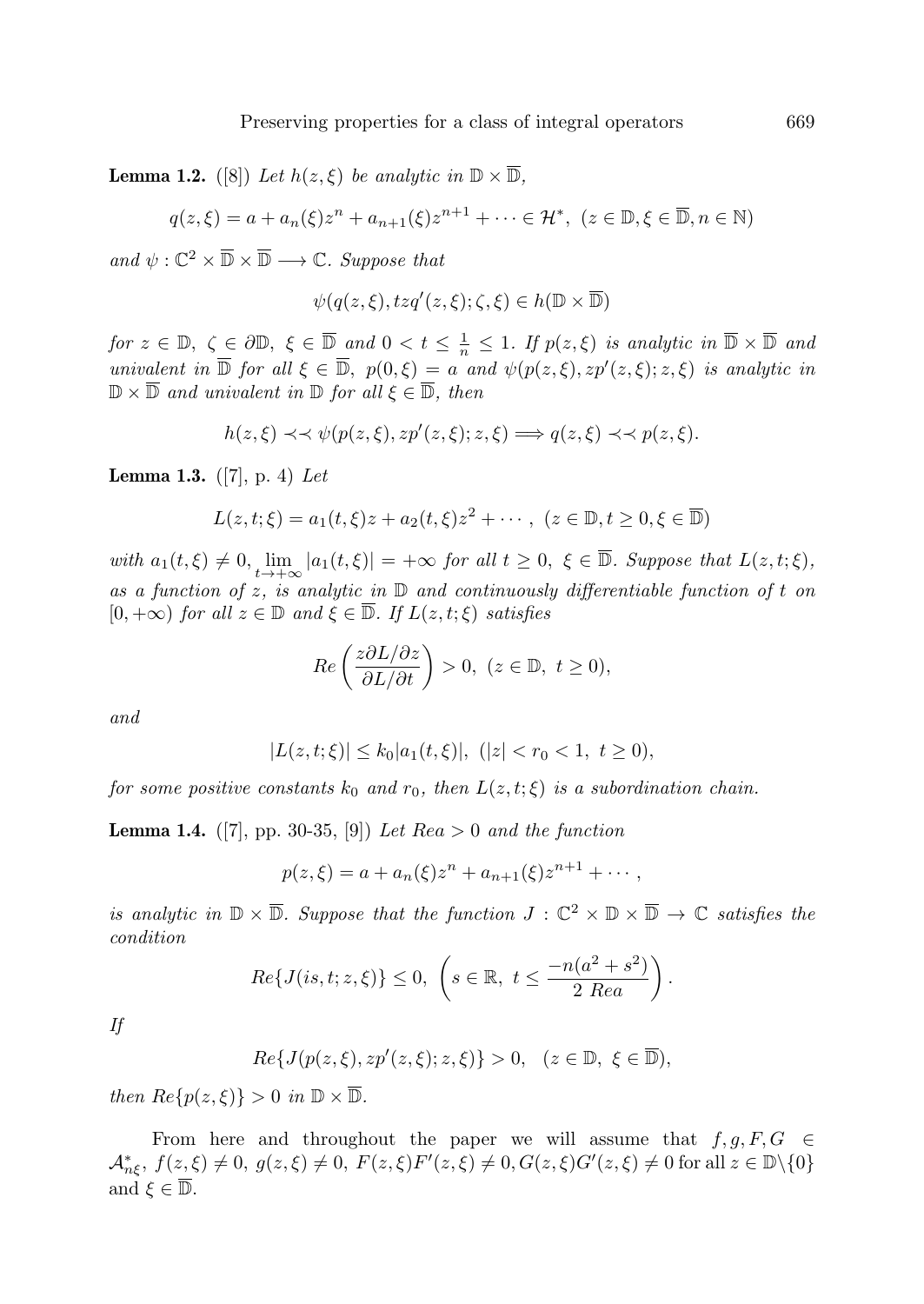## 2. Main results

We begin with the following theorem which gives the sufficient conditions so that the integral operator  $I_{F,\beta}^*$  are preserved under the strong subordination.

**Theorem 2.1.** Let  $\left(z\left(\frac{I_{G,\beta}^*(g)(z,\xi)}{z}\right)^{\beta}\right)'(z,\xi) \neq 0$  for all  $z \in \mathbb{D}$  and  $\xi \in \overline{\mathbb{D}}$ . Suppose, also that

$$
Re\left\{1+\frac{z\varphi''(z,\xi)}{\varphi'(z,\xi)}\right\} > -\delta\tag{2.1}
$$

for all  $z \in \mathbb{D}$  and  $\xi \in \overline{\mathbb{D}}$ , with

$$
\varphi(z,\xi) = z \left(\frac{g(z,\xi)}{z}\right)^{\beta} \frac{zG'(z,\xi)}{G(z,\xi)}, \ \delta = \frac{n(1+|\beta-1|^2 - |1-(\beta-1)^2|)}{4Re(\beta-1)}, \ Re\beta > 1.
$$
\n(2.2)

If  $I_{F,\beta}^*, I_{G,\beta}^*$  are the integral operators defined by (1.1), then

$$
z\left(\frac{f(z,\xi)}{z}\right)^{\beta} \frac{zF'(z,\xi)}{F(z,\xi)} \prec z\left(\frac{g(z,\xi)}{z}\right)^{\beta} \frac{zG'(z,\xi)}{G(z,\xi)}
$$
(2.3)

implies that

$$
z\left(\frac{I_{F,\beta}^*(f)(z,\xi)}{z}\right)^{\beta} \prec\prec z\left(\frac{I_{G,\beta}^*(g)(z,\xi)}{z}\right)^{\beta}.
$$

*Proof.* We define the functions  $H_1$  and  $H_2$  by

$$
H_1(z,\xi) = z \left(\frac{I_{F,\beta}^*(f)(z,\xi)}{z}\right)^{\beta}, \ H_2(z,\xi) = z \left(\frac{I_{G,\beta}^*(g)(z,\xi)}{z}\right)^{\beta}.
$$
 (2.4)

Note that  $H_1$  and  $H_2$  are analytic in  $\mathbb{D}\times\mathbb{D}$ . First, we show that if the function  $q(z,\xi)$ is defined by

$$
q(z,\xi) = 1 + \frac{zH_2''(z,\xi)}{H_2'(z,\xi)}, \ (z \in \mathbb{D}, \xi \in \overline{\mathbb{D}})
$$
 (2.5)

then  $Re\{q(z,\xi)\}\geq 0$  for all  $z\in\mathbb{D}$  and  $\xi\in\mathbb{D}$ . By a simple calculation, using (2.4) and (2.5), we obtain the following relation

$$
1 + \frac{z\varphi''(z,\xi)}{\varphi'(z,\xi)} = q(z,\xi) + \frac{zq'(z,\xi)}{\beta - 1 + q(z,\xi)} \equiv Q(z,\xi). \tag{2.6}
$$

From the definition of  $q(z, \xi)$  and assumption of the theorem it is clear that  $q(z, \xi)$  is analytic in  $\mathbb{D} \times \overline{\mathbb{D}}$  and  $q(0,\xi) = Q(0,\xi) = 1$ . Now we define the function  $J: \mathbb{C}^2 \to \mathbb{C}$ by

$$
J(u, v) = u + \frac{v}{u + \beta - 1} + \delta.
$$

From the above relations we obtain  $Re\{J(q(z,\xi),zq'(z,\xi))\} > 0$  for all  $z \in \mathbb{D}$  and  $\xi \in \overline{\mathbb{D}}$ . Next, we show that

$$
Re\{J(is,t)\}\leq 0,\ \left(s\in\mathbb{R},\ t\leq \frac{-n(1+s^2)}{2},\ n\in\mathbb{N}\right).
$$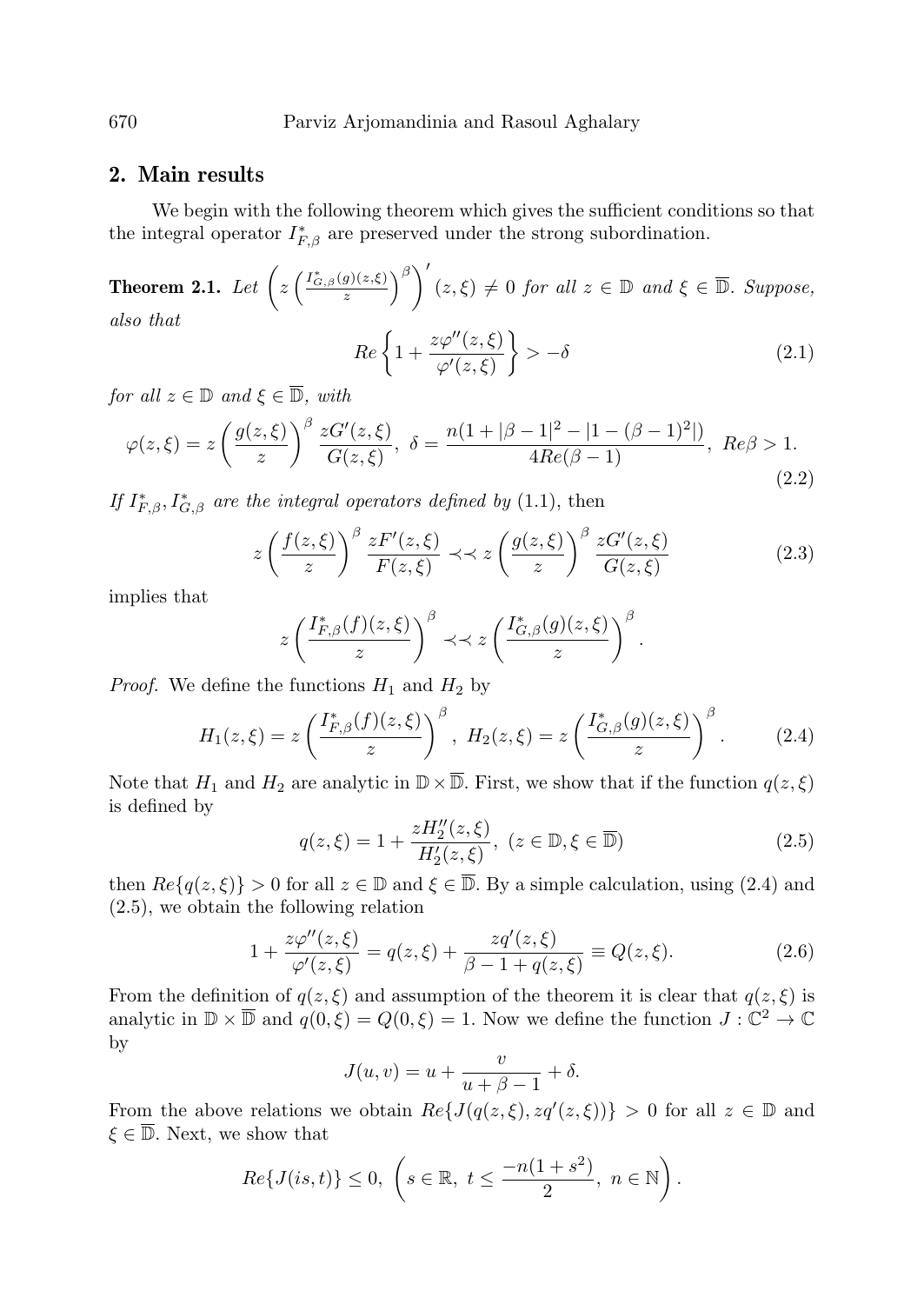We have

$$
Re\{J(is,t)\} = Re\left\{is + \frac{t}{is + \beta - 1} + \delta\right\} = t\frac{Re(\beta - 1)}{|\beta - 1 + is|^2} + \delta
$$
  

$$
\le -\frac{I_\delta(s)}{2|\beta - 1 + is|^2}
$$

where

$$
I_{\delta}(s) = (nRe(\beta - 1) - 2\delta)s^{2} - 4\delta(Im(\beta - 1))s + (nRe(\beta - 1) - 2\delta|\beta - 1|^{2}).
$$

The definition of  $\delta$  shows that  $nRe(\beta - 1) \geq 2\delta$  and

$$
(nRe(\beta - 1) - 2\delta|\beta - 1|^2)(nRe(\beta - 1) - 2\delta) - 4\delta^2(Im(\beta - 1))^2 = 0.
$$

Therefore

$$
I_{\delta}(s) = (nRe(\beta - 1) - 2\delta) \left(s - \frac{2\delta(Im(\beta - 1))}{nRe(\beta - 1) - 2\delta}\right)^2 \ge 0,
$$

and we obtain  $Re\{J(is,t)\}\leq 0$ . By using Lemma 1.4, with  $a=1$ , we conclude that

$$
Re\{q(z,\xi)\} = Re\left\{1 + \frac{zH_2''(z,\xi)}{H_2'(z,\xi)}\right\} > 0
$$

and  $H_2(z,\xi)$ , as a function of z, is convex (univalent) function in  $\mathbb D$  for all  $\xi \in \overline{\mathbb D}$ . Next, we prove that  $H_1(z,\xi) \prec H_2(z,\xi)$ . Without loss of generality we can assume that  $H_2(z,\xi)$  is analytic in  $\overline{\mathbb{D}} \times \overline{\mathbb{D}}$  and univalent in  $\overline{\mathbb{D}}$  for all  $\xi \in \overline{\mathbb{D}}$ . The function  $L : \mathbb{D} \times [0, +\infty) \times \overline{\mathbb{D}} \longrightarrow \mathbb{C}$  given by

$$
L(z, t; \xi) = \frac{\beta - 1}{\beta} H_2(z, \xi) + \frac{1 + t}{\beta} z H'_2(z, \xi)
$$

is analytic in  $\mathbb D$  for all  $t \geq 0$  and  $\xi \in \overline{\mathbb D}$ , and is continuously differentiable function of t on  $[0, +\infty)$  for all  $z \in \mathbb{D}$  and  $\xi \in \overline{\mathbb{D}}$ . Since  $H_2$  is convex in  $\mathbb{D}$  for all  $\xi \in \overline{\mathbb{D}}$  and  $Re\beta > 1$ , we have

$$
a_1(t,\xi) = \frac{\partial L}{\partial z}\bigg|_{z=0} = 1 + \frac{t}{\beta} \neq 0.
$$

Also,  $\lim_{t\to+\infty} |a_1(t,\xi)| = +\infty$  for all  $\xi \in \overline{\mathbb{D}}$ . A simple calculation shows that

$$
Re\left\{\frac{z\partial L/\partial z}{\partial L/\partial t}\right\} = Re(\beta - 1) + (1 + t)Re\left\{1 + \frac{zH_2''(z,\xi)}{H_2'(z,\xi)}\right\} > 0
$$

for all  $\xi \in \overline{\mathbb{D}}$ .

From the definition of  $L(z, t; \xi)$ , for all  $t \geq 0$  and arbitrary (fixed) point  $\xi_0 \in \overline{\mathbb{D}}$ , we have

$$
\frac{|L(z,t;\xi_0)|}{|a_1(t,\xi_0)|} = \frac{|(\beta - 1)H_2(z,\xi_0) + (1+t)zH_2'(z,\xi_0)|}{|\beta + t|} \leq |\beta - 1||H_2(z,\xi_0)| + |H_2'(z,\xi_0)|.
$$
\n(2.7)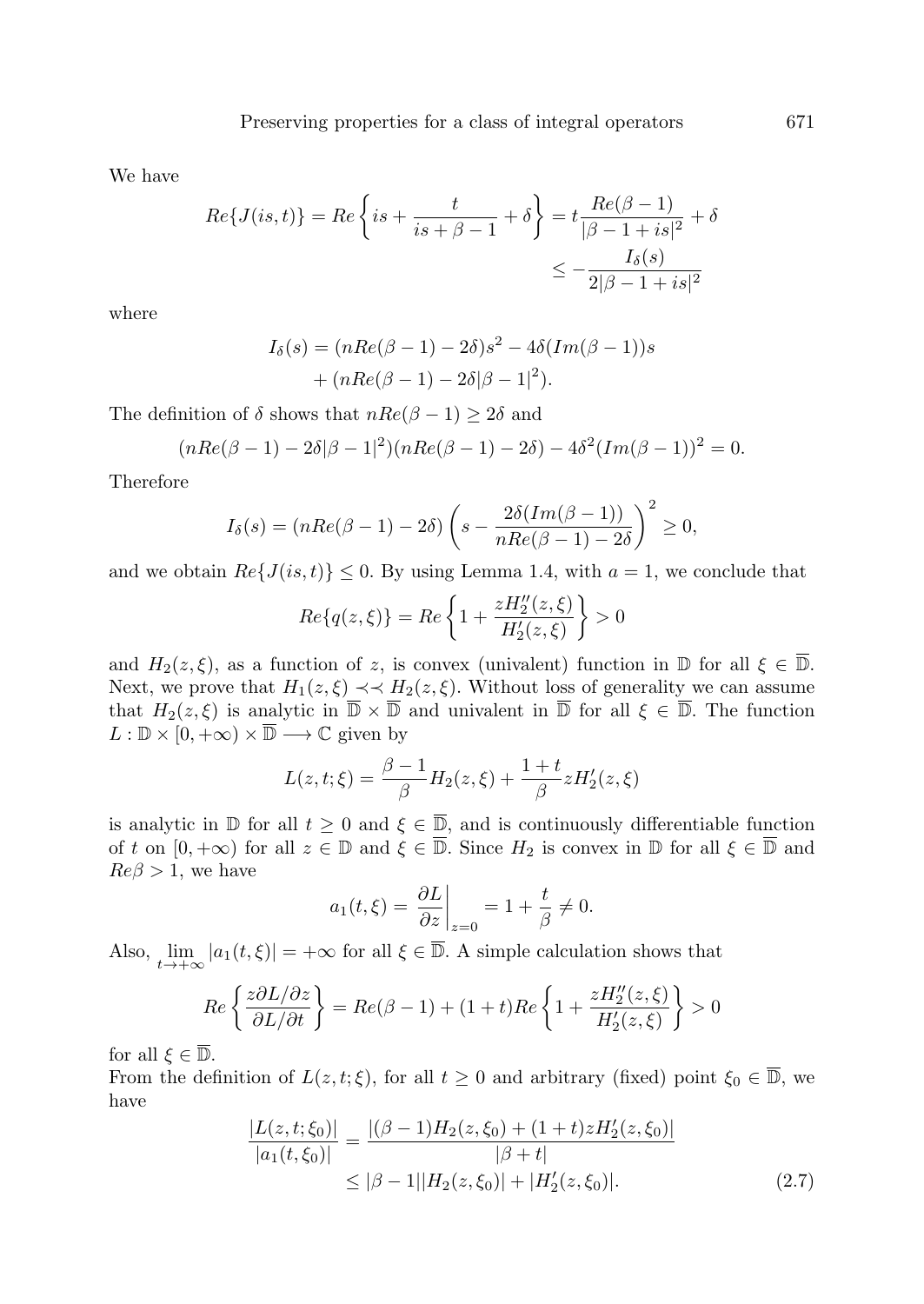We know that  $|H_2(z,\xi_0)|$  and  $|H_2'(z,\xi_0)|$  are both continuous real-valued functions in each subdisk  $|z| \le r_0 < 1$ . So, there exist positive numbers  $k_1$  and  $k_2$  such that

$$
\frac{|L(z,t;\xi_0)|}{|a_1(t,\xi_0)|} \leq |\beta - 1|k_1 + k_2 = k_0, \quad (|z| \leq r_0 < 1, \ t \geq 0).
$$

Therefore, by Lemma 1.3,  $L(z, t; \xi)$  is a subordination chain and we have

$$
\varphi(z,\xi) = L(z,0;\xi) \prec L(z,t;\xi)
$$

for  $t > 0$  and  $\xi \in \overline{\mathbb{D}}$ . From the last relation we see that

$$
L(\zeta, t; \xi) \notin L(\mathbb{D} \times \{0\} \times \{\xi\}) = \varphi(\mathbb{D} \times \{\xi\})
$$
\n(2.8)

where  $\zeta \in \partial \mathbb{D}, t \geq 0$  and  $\xi \in \overline{\mathbb{D}}$ . Now, suppose that  $H_1(z, \xi)$  is not strongly subordinate to  $H_2(z,\xi)$ . Then by Lemma 1.1 there exist points  $z_0 \in \mathbb{D}, \xi_0 \in \partial \mathbb{D}$  and  $t \geq 0$  such that

$$
H_1(z_0, \xi) = H_2(\xi_0, \xi), z_0 H'_1(z_0, \xi) = (1+t)\xi_0 H'_2(\xi_0, \xi)
$$

for all  $\xi \in \overline{\mathbb{D}}$ . So we obtain

$$
L(\xi_0, t; \xi) = \frac{\beta - 1}{\beta} H_2(\xi_0, \xi) + \frac{1 + t}{\beta} \xi_0 H'_2(\xi_0, \xi)
$$
  
= 
$$
\frac{\beta - 1}{\beta} H_1(z_0, \xi) + \frac{1}{\beta} z_0 H'_1(z_0, \xi)
$$
  
= 
$$
\left(\frac{f(z_0, \xi)}{z_0}\right)^{\beta} \frac{z_0^2 F'(z_0, \xi)}{F(z_0, \xi)}.
$$

Condition (2.3) then shows that  $L(\xi_0, t; \xi) \in \varphi(\mathbb{D} \times {\xi})$  for all  $\xi \in \overline{\mathbb{D}}$ . But this contradicts (2.8) and we conclude that  $H_1(z,\xi) \prec H_2(z,\xi)$ .

Next, we investigate the dual problem of Theorem 2.1. In this case the subordinations are replaced by superordinations.

**Theorem 2.2.** Let 
$$
\left(z\left(\frac{I_{G,\beta}^*(g)(z,\xi)}{z}\right)^{\beta}\right)'(z,\xi) \neq 0
$$
 for all  $z \in \mathbb{D}$  and  $\xi \in \overline{\mathbb{D}}$ . Suppose, also that

$$
Re\left\{1+\frac{z\varphi''(z,\xi)}{\varphi'(z,\xi)}\right\} > -\delta, \quad (z \in \mathbb{D}, \ \xi \in \overline{\mathbb{D}}),
$$

where  $\delta$  and  $\varphi(z,\xi)$  are given by (2.2) and  $Re\beta > 1$ . In addition, assume that

$$
\psi(z,\xi) = z \left(\frac{f(z,\xi)}{z}\right)^{\beta} \frac{zF'(z,\xi)}{F(z,\xi)}
$$

as a function of z, is univalent in  $\mathbb{D}$  for all  $\xi \in \overline{\mathbb{D}}$  and that  $z\left(\frac{I_{F,\beta}^*(f)(z,\xi)}{z}\right)^\beta$ , as a function of z, is univalent in  $\overline{\mathbb{D}}$  for all  $\xi \in \overline{\mathbb{D}}$ . If  $I_{F,\beta}^*$  and  $I_{G,\beta}^*$  are the integral operators defined by (1.1), then the superordination condition

$$
z\left(\frac{g(z,\xi)}{z}\right)^{\beta} \frac{zG'(z,\xi)}{G(z,\xi)} \prec\prec z\left(\frac{f(z,\xi)}{z}\right)^{\beta} \frac{zF'(z,\xi)}{F(z,\xi)}
$$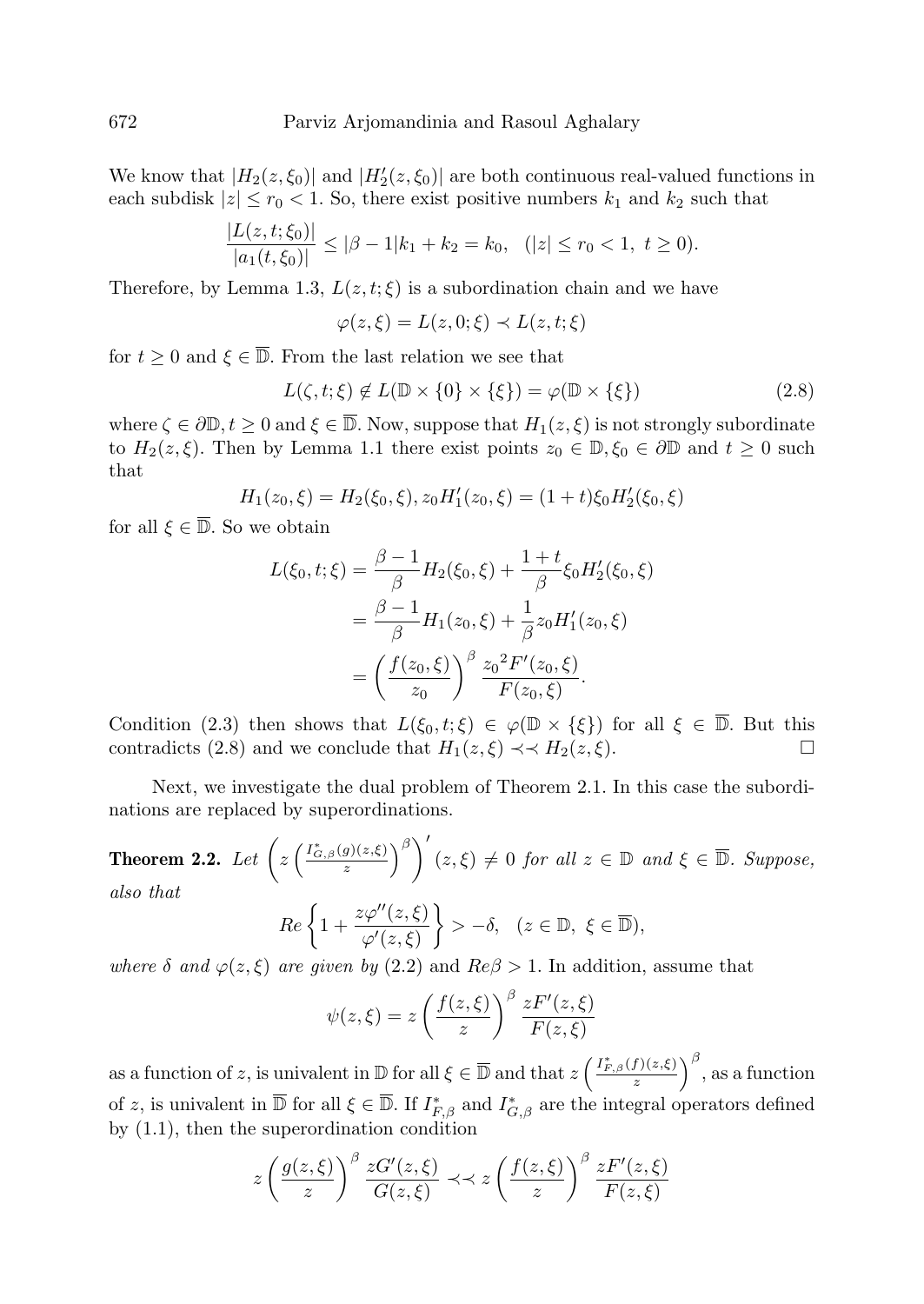implies that

$$
z\left(\frac{I_{G,\beta}^*(g)(z,\xi)}{z}\right)^{\beta} \prec z\left(\frac{I_{F,\beta}^*(f)(z,\xi)}{z}\right)^{\beta}
$$

Proof. The first part of the proof is similar to that of Theorem 2.1. As before we define the functions  $H_1(z,\xi)$  and  $H_2(z,\xi)$  by (2.4). From the definitions of  $H_1$  and  $H_2$  we obtain

$$
\psi(z,\xi) = \frac{\beta - 1}{\beta} H_1(z,\xi) + \frac{1}{\beta} z H'_1(z,\xi)
$$

and

$$
\varphi(z,\xi) = \frac{\beta - 1}{\beta} H_2(z,\xi) + \frac{1}{\beta} z H_2'(z,\xi),
$$

respectively. Let  $q(z,\xi)$  be as in (2.5). Using the same techniques as in the proof of Theorem 2.1 we can prove that  $Re\{q(z,\xi)\}\geq 0$  for all  $z\in\mathbb{D}$  and  $\xi\in\overline{\mathbb{D}}$ . This means that  $H_2(z,\xi)$ , as a function of z, is convex (univalent) function in  $\mathbb{D}$  for all  $\xi \in \mathbb{D}$ . Now, we define the function  $L : \mathbb{D} \times [0, +\infty) \times \overline{\mathbb{D}} \longrightarrow \mathbb{C}$  by

$$
L(z,t;\xi) = \frac{\beta - 1}{\beta}H_2(z,\xi) + \frac{t}{\beta}zH'_2(z,\xi).
$$

As in the proof of Theorem 2.1, we see that  $L(z, t; \xi)$  is a subordination chain. Therefore its definition shows that

$$
L(z,t;\xi) \prec L(z,1;\xi), \ (z \in \mathbb{D}, \ 0 < t \le 1, \ \xi \in \overline{\mathbb{D}}).
$$

From the last relation we obtain

$$
\frac{\beta-1}{\beta}H_2(z,\xi)+\frac{t}{\beta}zH'_2(z,\xi)\in\varphi(\mathbb{D}\times\overline{\mathbb{D}}),\ (z\in\mathbb{D},\ 0
$$

If we define the function  $\psi: \mathbb{C}^2 \to \mathbb{C}$  by  $\psi(r,s) = \frac{\beta - 1}{\beta}r + \frac{1}{\beta}s$ , then we have

$$
\psi(H_2(z,\xi),tzH'_2(z,\xi))\in\varphi(\mathbb{D}\times\overline{\mathbb{D}}),\ (z\in\mathbb{D},\ 0
$$

Since all conditions of Lemma 1.2 are satisfied with

$$
h(z,\xi) = \varphi(z,\xi), \ p(z,\xi) = H_1(z,\xi) \text{ and } q(z,\xi) = H_2(z,\xi)
$$

we conclude that  $H_2(z,\xi) \prec H_1(z,\xi)$ , and the proof is complete.

Combining Theorems 2.1 and 2.2 we obtain the following sandwich-type result. **Corollary 2.3.** Let  $g_i, G_i \in \mathcal{A}_{n\xi}^*$ ,  $g_i(z, \xi) \neq 0$ , and  $G_i(z, \xi)G_i'(z, \xi) \neq 0$  for all  $z \in \mathbb{D} \setminus \mathbb{D}$  $\{0\}, \xi \in \overline{\mathbb{D}} \text{ and } i = 1, 2. \text{ Also, let } \left(z \left( \frac{I_{G_i,\beta}^*(g_i)(z,\xi)}{z} \right)\right)$  $\left(\frac{g_i(z,\xi)}{z}\right)^{\beta}$   $(z,\xi) \neq 0$  for all  $z \in \mathbb{D}$ ,  $\xi \in \overline{\mathbb{D}}$ and  $i = 1, 2$ . Suppose, also that

$$
Re\left\{1+\frac{z\varphi_i''(z,\xi)}{\varphi_i'(z,\xi)}\right\} > -\delta, \quad (z \in \mathbb{D}, \ \xi \in \overline{\mathbb{D}}, \ i=1,2) \tag{2.9}
$$

where  $\delta$  is given by  $(2.2)$  and

$$
\varphi_i(z,\xi) = z \left(\frac{g_i(z,\xi)}{z}\right)^{\beta} \frac{zG'_i(z,\xi)}{G_i(z,\xi)}, \ (i = 1, 2, \ Re\beta > 1). \tag{2.10}
$$

.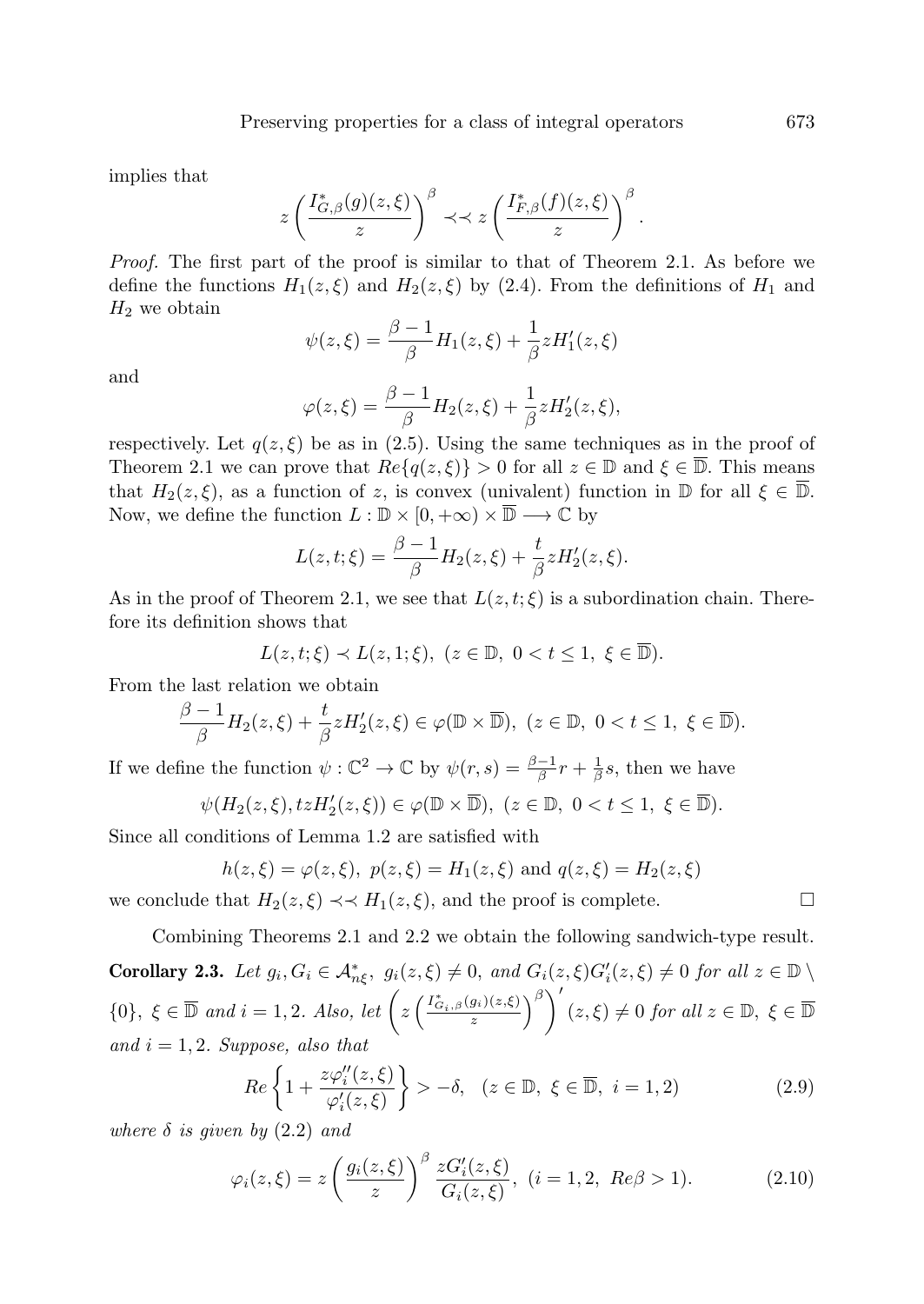In addition, assume that

$$
z\left(\frac{f(z,\xi)}{z}\right)^{\beta} \frac{zF'(z,\xi)}{F(z,\xi)}
$$

as a function of z, is univalent in  $\mathbb D$  for all  $\xi \in \overline{\mathbb D}$  and that  $z\left(\frac{I_{F,\beta}^*(f)(z,\xi)}{z}\right)^{\beta}$ , as a function of z, is univalent in  $\overline{D}$  for all  $\xi \in \overline{D}$ . If  $I_{F,\beta}^*$  and  $I_{G,\beta}^*$  are the integral operators defined by  $(1.1)$ , then the condition

$$
z\left(\frac{g_1(z,\xi)}{z}\right)^{\beta} \frac{zG_1'(z,\xi)}{G_1(z,\xi)} \prec\prec z\left(\frac{f(z,\xi)}{z}\right)^{\beta} \frac{zF'(z,\xi)}{F(z,\xi)} \prec\prec z\left(\frac{g_2(z,\xi)}{z}\right)^{\beta} \frac{zG_2'(z,\xi)}{G_2(z,\xi)}
$$

implies that

$$
z\left(\frac{I_{G_1,\beta}^*(g_1)(z,\xi)}{z}\right)^\beta \prec\prec z\left(\frac{I_{F,\beta}^*(f)(z,\xi)}{z}\right)^\beta \prec\prec z\left(\frac{I_{G_2,\beta}^*(g_2)(z,\xi)}{z}\right)^\beta.
$$

In Corollary 2.3 we assumed that  $z\left(\frac{f(z,\xi)}{z}\right)$  $\left(\frac{z,\xi}{z}\right)^{\beta} \frac{zF'(z,\xi)}{F(z,\xi)}$  $\frac{F'(z,\xi)}{F(z,\xi)}$  is univalent function of z in  $\mathbb D$ for all  $\xi \in \overline{\mathbb{D}}$  and that  $z\left(\frac{I_{F,\beta}^*(f)(z,\xi)}{z}\right)^{\beta}$ , as a function of z, is univalent in  $\overline{\mathbb{D}}$  for all  $\xi \in \overline{\mathbb{D}}$ . In the following result we replace these assumptions by another condition.

Corollary 2.4. Let  $g_i, G_i \in \mathcal{A}_{n\xi}^*, g_i(z, \xi) \neq 0$ , and  $G_i(z, \xi)G_i'(z, \xi) \neq 0$  for all  $z \in \mathbb{D} \setminus \{0\}, \xi \in \overline{\mathbb{D}} \text{ and } i = 1, 2.$  Also, let  $\left(z\left(\frac{I_{G_i,\beta}^*(g_i)(z,\xi)}{z}\right)\right)$  $\left(\frac{g_i(z,\xi)}{z}\right)^{\beta}$   $(z,\xi) \neq 0$  and  $\left(z\left(\frac{I_{F,\beta}^*(f)(z,\xi)}{z}\right)^{\beta}\right)'(z,\xi) \neq 0$  for all  $z \in \mathbb{D}$ ,  $\xi \in \overline{\mathbb{D}}$  and  $i = 1,2$ . Suppose, also that the conditions (2.9) and (2.10) are satisfied and that

$$
Re\left\{1+\frac{z\psi''(z,\xi)}{\psi'(z,\xi)}\right\} > \frac{-\delta}{n}, \quad (z \in \mathbb{D}, \ \xi \in \overline{\mathbb{D}}),\tag{2.11}
$$

where  $\delta$  is given by (2.2) and  $\psi(z,\xi) = z \left( \frac{f(z,\xi)}{z} \right)$  $\left(\frac{z,\xi}{z}\right)^{\beta} \frac{zF'(z,\xi)}{F(z,\xi)}$  $\frac{F^{F^{\prime}(z,\xi)}}{F(z,\xi)}$ . If  $I_{F,\beta}^{*}$  and  $I_{G_i,\beta}^{*}$  are the integral operators given by  $(1.1)$ , then the condition

$$
z\left(\frac{g_1(z,\xi)}{z}\right)^{\beta} \frac{zG'_1(z,\xi)}{G_1(z,\xi)} \prec\prec z\left(\frac{f(z,\xi)}{z}\right)^{\beta} \frac{zF'(z,\xi)}{F(z,\xi)} \prec\prec z\left(\frac{g_2(z,\xi)}{z}\right)^{\beta} \frac{zG'_2(z,\xi)}{G_2(z,\xi)}
$$

implies that

$$
z\left(\frac{I_{G_1,\beta}^*(g_1)(z,\xi)}{z}\right)^{\beta} \prec z\left(\frac{I_{F,\beta}^*(f)(z,\xi)}{z}\right)^{\beta} \prec z\left(\frac{I_{G_2,\beta}^*(g_2)(z,\xi)}{z}\right)^{\beta}.
$$

*Proof.* It is sufficient to show that the condition  $(2.11)$  implies the univalence of  $\psi(z,\xi)$ , as a function of z, in  $\mathbb D$  and the univalence of  $H_1(z,\xi) = z \left(\frac{I_{F,\beta}^*(f)(z,\xi)}{z}\right)^{\beta}$ , as a function of z, in  $\overline{D}$  for all  $\xi \in \overline{D}$ . Since  $0 \le \delta \le \frac{n}{2}$ , the condition (2.11) implies that  $\psi(z,\xi)$ , as a function of z, is close-to-convex (univalent) in D for all  $\xi \in \overline{\mathbb{D}}$ , (see Kaplan's Theorem [5]). In addition, by using the same techniques as in the proof of Theorem 2.1 we conclude that  $H_1(z,\xi)$  is convex (univalent) function in  $\mathbb D$  for all